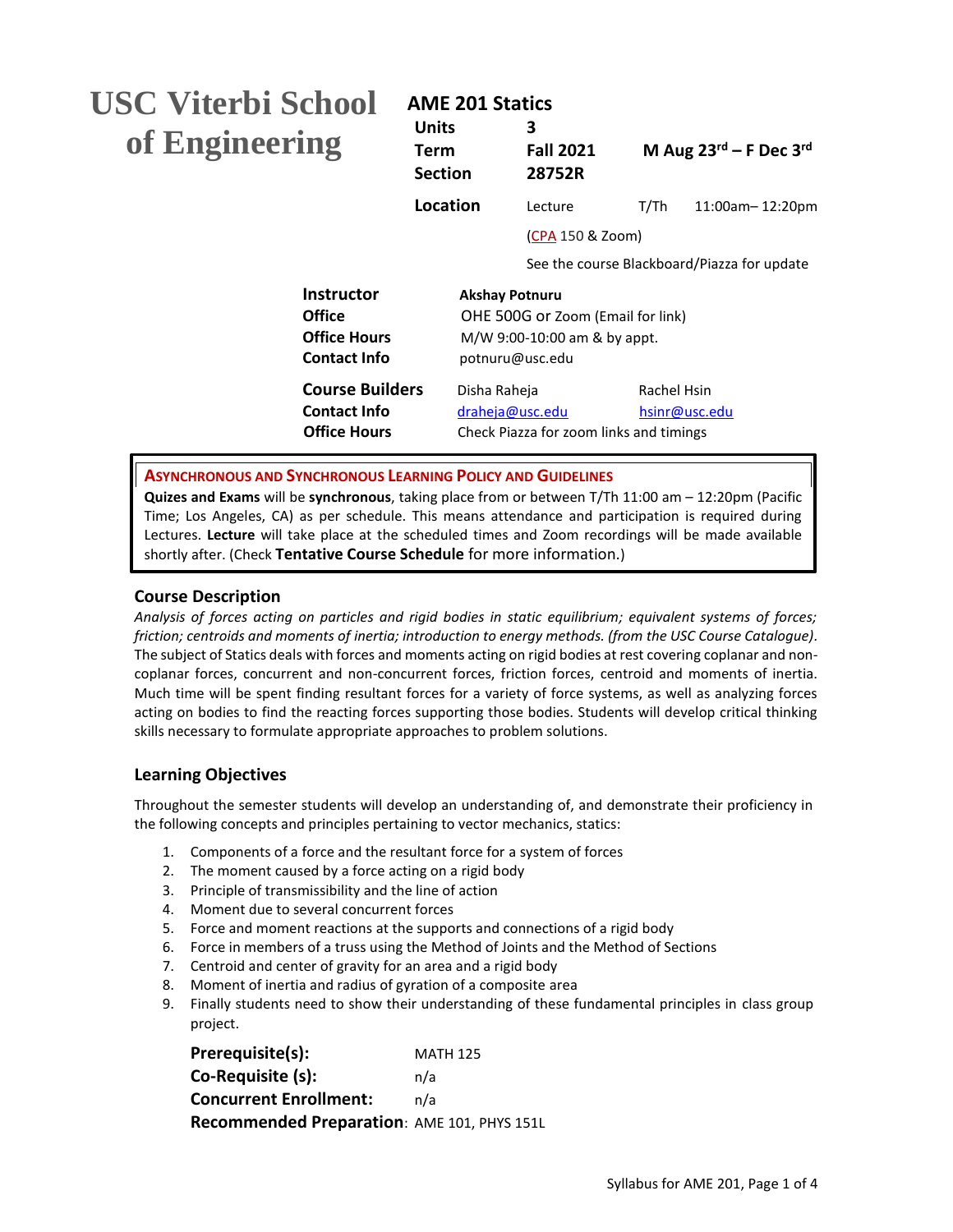### **Course Content and Discussion Forum**

This course will use Piazza for all class discussions. Refrain from emailing questions related to assignments, midterms, etc., and instead **use Piazza**. The TA, myself and even you can answer questions as they arise, thus providing an efficient means for communication. If you have issues accessing the Piazza, contact [team@piazza.com](mailto:team@piazza.com) directly. Before the semester begins, verify that you have access to these websites; Piazza is accessed from within the Blackboard page. **Recommended download**: Piazza App for phones. It works!

| <b>DATE</b>      | <b>TOPIC</b>                                       | <b>HW Set</b><br><b>Assigned</b> | Quiz/Exam<br>(Topic) |
|------------------|----------------------------------------------------|----------------------------------|----------------------|
| <b>Tue 8/24</b>  | Review of Vector Algebra, Systems of Units         | HW1                              |                      |
| Thu 8/26         | <b>Statics of Particles</b>                        |                                  |                      |
| <b>Tue 8/31</b>  | Rigid Bodies: Equivalent System of Forces          |                                  |                      |
| Thu 9/02         |                                                    | HW <sub>2</sub>                  | Q1 (HW1)             |
| <b>Tue 9/07</b>  |                                                    |                                  |                      |
| Thu 9/09         | <b>Equilibrium of Rigid Bodies</b>                 | HW <sub>3</sub>                  | Q2 (HW2)             |
| Tue 9/14         |                                                    |                                  |                      |
| Thu 9/16         |                                                    | HW4                              | Q3 (HW3)             |
| <b>Tue 9/21</b>  |                                                    |                                  |                      |
| Thu 9/23         |                                                    | HW5                              | Q4 (HW4)             |
| <b>Tue 9/28</b>  | <b>Midterm Exam 1</b>                              |                                  | <b>MT1 (HW1-4)</b>   |
| Thu 9/30         |                                                    |                                  |                      |
| Tue 10/05        | <b>Centroids and Centers of Gravity</b>            |                                  |                      |
| Thu 10/07        |                                                    | HW <sub>6</sub>                  | Q5 (HW5)             |
| Tue 10/12        |                                                    |                                  |                      |
| Thu 10/14        | No Lecture, Fall Recess                            |                                  |                      |
| Tue 10/19        | <b>Moments of Inertia</b>                          | HW7                              | Q6 (HW6)             |
| Thu 10/21        |                                                    |                                  |                      |
| Tue 10/26        |                                                    | HW8                              | Q7 (HW7)             |
| Thu 10/28        | <b>Analysis of Structures</b>                      |                                  |                      |
| <b>Tue 11/02</b> | <b>Midterm Exam 2</b>                              |                                  | <b>MT2 (HW5-8)</b>   |
| Thu 11/04        | <b>Analysis of Structures: Trusses</b>             | HW9                              |                      |
| Tue 11/09        | Method of Joints/Sections                          |                                  |                      |
| Thu 11/11        | Analysis of Structures: Frames, Machines           | <b>HW10</b>                      | Q8 (HW9)             |
| Tue 11/16        |                                                    |                                  |                      |
| Thu 11/18        | <b>Internal Forces, Shear and Bending Moment</b>   | <b>HW11</b>                      | Q9 (HW10)            |
| Tue 11/23        | <b>Project Presentation Details</b>                |                                  |                      |
| Thu 11/25        | No Lecture, Thanksgiving                           |                                  |                      |
| Tue 11/30        | <b>Project Work Day</b>                            |                                  | Q10 (HW11)           |
| Thu 12/02        | <b>Midterm Exam 3</b>                              |                                  | MT3 (HW8-11)         |
| Tue 12/14        | <b>Final Project Presentation (Starts at 8 am)</b> |                                  | Project              |

#### **Tentative Course Schedule**

#### **Required Materials**

The textbook listed below is **required**. For all quizzes and exams, a **basic** scientific calculator is required. Programmable calculators and wireless devices (*e.g.*, cell phones, iPod/Pad, laptops etc.) are permitted during lectures for educational use and not permitted during examinations.

F. P. Beer, E. R. Johnston Jr. & D. F. Mazurek. Vector Mechanics for Engineers – Statics, **11th** Edition, McGraw-Hill Publications (2015) ISBN-10: 0077687302; ISBN-13: 978-0077687304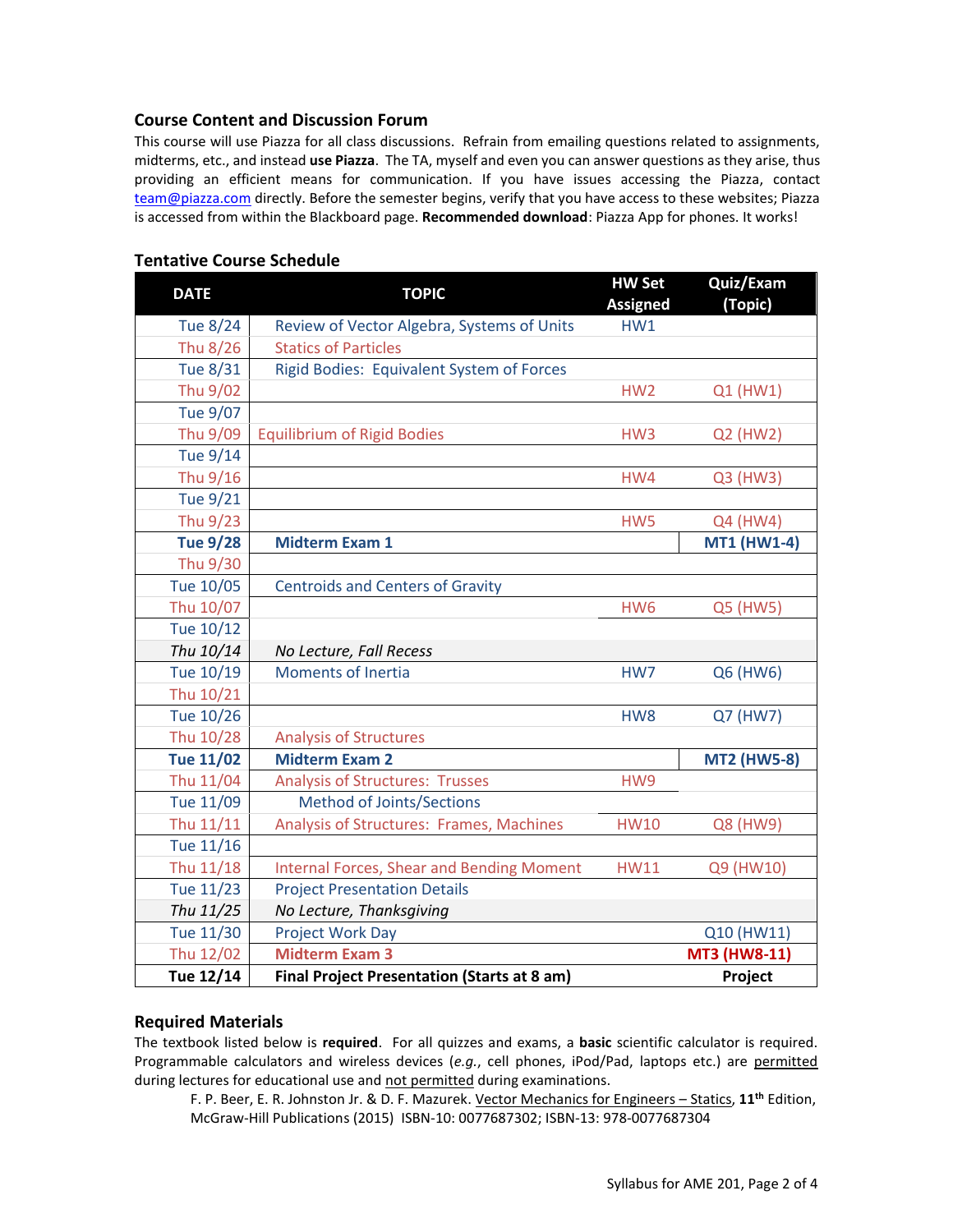# **Description and Assessment of Assignments**

There will be three Midterm Exams held during the regular lecture time: Tuesday, September 28<sup>th</sup> ; Tuesday, November 2<sup>nd</sup> and Thursday, December 2<sup>nd</sup>. The final project presentation will be on Tuesday, December 14<sup>th</sup> from 8 am to 10 am. All written exams and quizzes will be closed book and closed notes. Homework sets will be assigned weekly. Homework will not be collected for grading; however, a weekly quiz will be given that covers the material from the assigned homework set. Thus, it is your responsibility to complete the problem set before each week's quiz or midterm exam (Blackboard is used for submission for records). All quizzes and exams are typically administered according the posted schedule at the end of the lecture section unless otherwise noted. Midterms will utilize the entire section-time (11:00a-12:20p); quizzes will be much shorter, and the remaining time will be used for a standard lecture session.

In order to receive credit for your work, all quiz and exam problems must be presented in a clear, organized manner. Solutions must show evidence of work; "magic" answers will not be accepted. Partial credit may be given if the solution is presented in a logical fashion. Students are encouraged to study the assigned HW sets together; however, each individual must ensure they obtain an understanding of the material. Between the instructor and the Teaching Assistant, there are office hours throughout the week to help you through the course. This time is best utilized when students come prepared with an attempt at a solution, thus allowing us to help you through your thought process.

All quizzes and the midterms are to be completed as an individual. Failure to comply with this requirement will result in a failing grade for the course. Read the section titled **Academic Conduct** below. Only Projects, non-graded homework and class activities are permitted for group work.

# **Grading Breakdown**

Subject to change; see Course Schedule for Quiz/Exam dates. There will be no makeup quizzes or makeup exams. Missing an exam or a quiz or will result in a score of 0. However, note that your lowest scoring quiz will be dropped from the final grade calculation. All exams count towards the final grade.

| <b>Assignment</b>          | % of Grade |  |
|----------------------------|------------|--|
| Quizzes (10)               | 25         |  |
| Midterms (3)               | 60         |  |
| Project                    | 10         |  |
| <b>Class Participation</b> | 5          |  |
| Total                      | 100        |  |

# **Academic Conduct**

Plagiarism – presenting someone else's ideas as your own, either verbatim or recast in your own words – is a serious academic offense with serious consequences. Familiarize yourself with the discussion of plagiarism in *SCampus* in Section 11, *Behavior Violating University Standards* [https://scampus.usc.edu/b/11-00](https://scampus.usc.edu/b/11-00-behavior-violating-university-standards-and-appropriate-sanctions/) [behavior-violating-university-standards-and-appropriate-sanctions/,](https://scampus.usc.edu/b/11-00-behavior-violating-university-standards-and-appropriate-sanctions/) and **view the guidelines presented in Appendix A at the end of this document**. Other forms of academic dishonesty are equally unacceptable. See additional information in *SCampus* and university policies on scientific misconduct, [http://policy.usc.edu/scientific-misconduct.](http://policy.usc.edu/scientific-misconduct/) Discrimination, sexual assault, and harassment are not tolerated by the university. You are encouraged to report any incidents to the *Office of Equity and Diversity* [http://equity.usc.edu](http://equity.usc.edu/) or to the *Department of Public Safety* [http://capsnet.usc.edu/department/department-public-safety/online-forms/contact-us.](http://capsnet.usc.edu/department/department-public-safety/online-forms/contact-us) This is important for the safety of the whole USC community. Another member of the university community – such as a friend, classmate, advisor, or faculty member – can help initiate the report, or can initiate the report on behalf of another person. *The Center for Women and Men* http://www.usc.edu/student-affairs/cwm/ provides 24/7 confidential support, and the sexual assault resource center webpag[e http://sarc.usc.edu](http://sarc.usc.edu/) describes reporting options and other resources.

# **Support Systems**

A number of USC's schools provide support for students who need help with scholarly writing. Check with your advisor or program staff to find out more. Students whose primary language is not English should check with the *American Language Institute* [http://dornsife.usc.edu/ali,](http://dornsife.usc.edu/ali) which sponsors courses and workshops specifically for international graduate students. *The Office of Disability Services and Programs* <http://dsp.usc.edu/> provides certification for students with disabilities and helps arrange the relevant accommodations. If an officially declared emergency makes travel to campus infeasible, *USC Emergency Information* [http://emergency.usc.edu](http://emergency.usc.edu/) will provide safety and other updates, including ways in which instruction will be continued by means of blackboard, teleconferencing, and other technology.